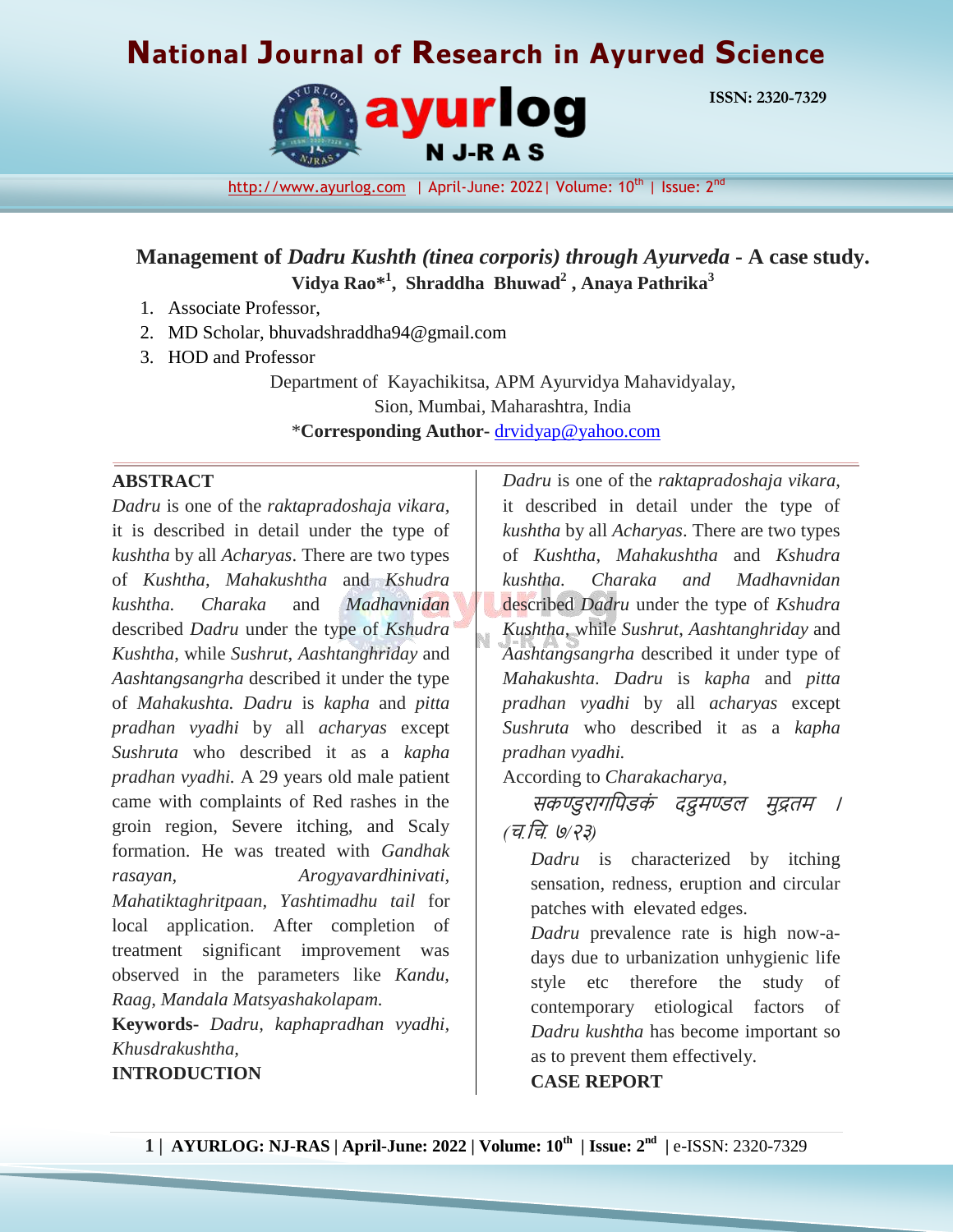A 29year male patient come to *Kayachikitsa* OPD in our Institute with chief complaints of ---

- Red rashes in the groin region
- Severe itching
- Scaly formation

 Patient having above symptoms since 6 months

#### **HISTORY OF PRESENT ILLNESS-**

Patient was well before 6month and then he gradually developed red rashes in the groin region with severe itching and scaly formation. He took allopathy medicines but he got temporary relief so, he come to our Institute for management

**PAST HISTORY-** There was no past history of DM, ASTHMA

**FAMILY HISTORY-** No significant family history

*ASHTHAVIDH PARIKSHA*

- *Nadi* 72/min
- *Mala Asamayk ( Malavasthambha)*
- *Mutra- Samyak(* 5-6times/day)
- *Jivha- Saam*
- *Saprsha- Ushna*
- *Drik- prakrut*
- *Akruti- Sthul*

## **Local Examination-**

- Severe dryness on skin
- Scaly formation
- Redness present on groin region

## *NIDANPANCHAK*

- *Hetu* Using public shower, Excessive sweating, Poor nutrition, unhygienic condition
- *Poorvaroop* Itching and dryness on groin region
- *Roop* Scaly formation, Redness on groin region

 *Anuupashay*- Increase in summer season

## *SAMPRAPTI*

वातादयस्त्रयो दुष्टास्त्वग्रक्त द्रुषयन्ति स कुष्ठानो सप्तको द्रव्यसंग्रहः*!*

अतः कुष्ठानि जायन्ते सप्त चैकादशैव च न वैकदोषजं पकन्तित कु ष्ठं समुिलभ्यते॥<sup>च</sup>*.* पच*.*

## *Hetu sevan*

## ſļ *Tridosha Prakop*

Reaches *Twak, Rakta, mamsa, Ambu, Lasika*

Produce *Shaithilya in dhatu*

## Produce *kushtha*

**According to** *Charaka***:** All type of *kushtha* is born by vitiation of *tridosha* after *nidana sevan* and it leads to *Dushy Dushti.* So *twak, rakta, mamsa, ambu* become weak then this complex of 7 *dravyas* i.e *tridosha* and *twak, rakta, mamsa and ambu* causes manifestation of *Kushtha*.

## *Samprapti ghataka:*

- *1. Dosha*: All the *kushtha* has mentioned *Tridoshaja* origin. *Dadru* is *Kapha* & *Pitta pradhan vyadhi* by all *Acharyas* except *sushruta* who described it as a *Kapha pradhan vyadhi.*
- 2. *Dushya: Twak, Rakta, lasika & mamsa* these four *dushyas* are responsible for *kushtha*.
- *3. Vikrita Srotasa: Rasavaha, Raktavaha, Mamsavaha, Swedvaha.*
- *4. Srotodushthi: Vimargagman, Sanga.*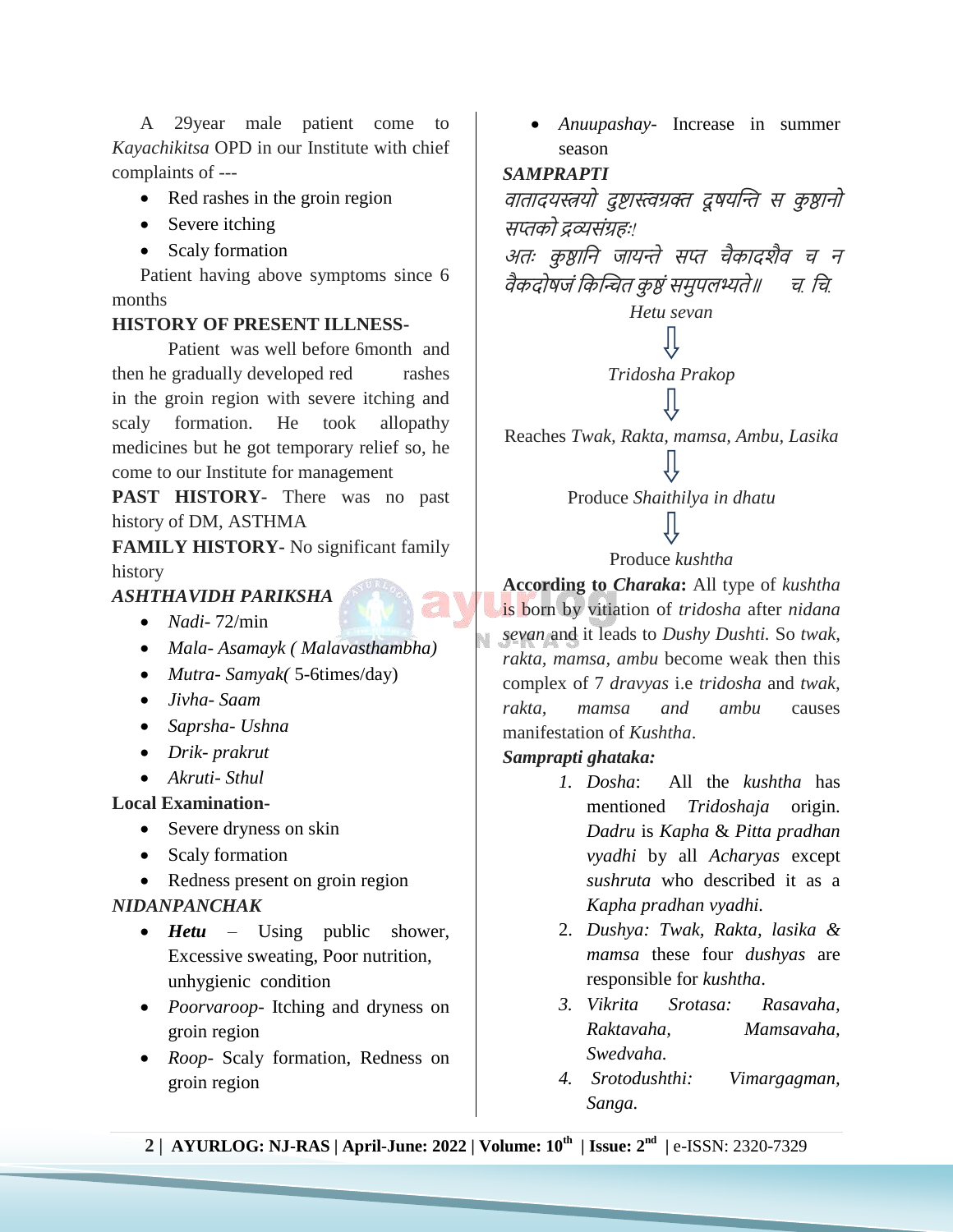- *5. Agni: Jatharagnimandya, Dhatvagni mandya*
- *6. Udbhava sthana: Amashaya*
- *7. Sanchara: Tiryak gami sira*
- *8. Rogamarga: Bahya*
- *9. Prabhava: Chirkari.*
- *10. Sadhya- Asadhyata* 
	- *Sadhya- Vata – Kaphaja, Navin.*
	- *Kricchhasadhya- Pitta– Kaphaja and Pitta-Vataja.*
	- *Yapya: Medogata.*
	- *Asadhya: Tridoshaja, Purana*

## **MATERIAL AND METHODS-**

Type–Single Case Study Authorized *Ayurvedic* classic texts were used as a source of material like *Charak samhita, Sushruta Samhita*

## **PLAN OF TREATMENT-**

- *Aampachan*
- *Abhyantara snehapan*
- *Krumighna Chikitsa*
- *Mrudu abhyanga*
- Lifestyle Modification
- Change dietary habits

| SR. NO. | Medicines            | Dosage | Duration                       |
|---------|----------------------|--------|--------------------------------|
|         | Gandhak rasayan      | 250mg  | Thrice a day                   |
|         | Arogyavardhini vati  | 250mg  | Thrice a day                   |
|         | Mahatikta Ghrutapaan | 10ml   | Empty stomach at early morning |
| 4.      | Krumikuthar Rasa     | 250mg  | At bed time                    |
|         | Yashtimadhu Tail     |        | Local application              |

## *PATHYA – APATHYA:*

*Pathya- Moong,Old Rice,Jangal Mamsa,Vruntaka,wheat,Padwal,Dodaka Apathya-*Specially *Guru,Amla,Lavan,Ushna aahar,Fish*

## **RESULT-**

| <b>Gradation Scale</b>                       | Before treatment                 | After treatment      |
|----------------------------------------------|----------------------------------|----------------------|
| 1.Kandu(Itching)                             | Severe                           | Absent               |
| 2.Raag (Erthyema)                            | <b>Moderately Present</b>        | <b>Mild Present</b>  |
| 3.Matsyashakolapam<br>(Scaling Formation)    | Severe                           | Mild                 |
| 4. Mandal<br>(Elevated Circular Skin Lesion) | Moderately<br>Elevated<br>Lesion | Mild Elevated Lesion |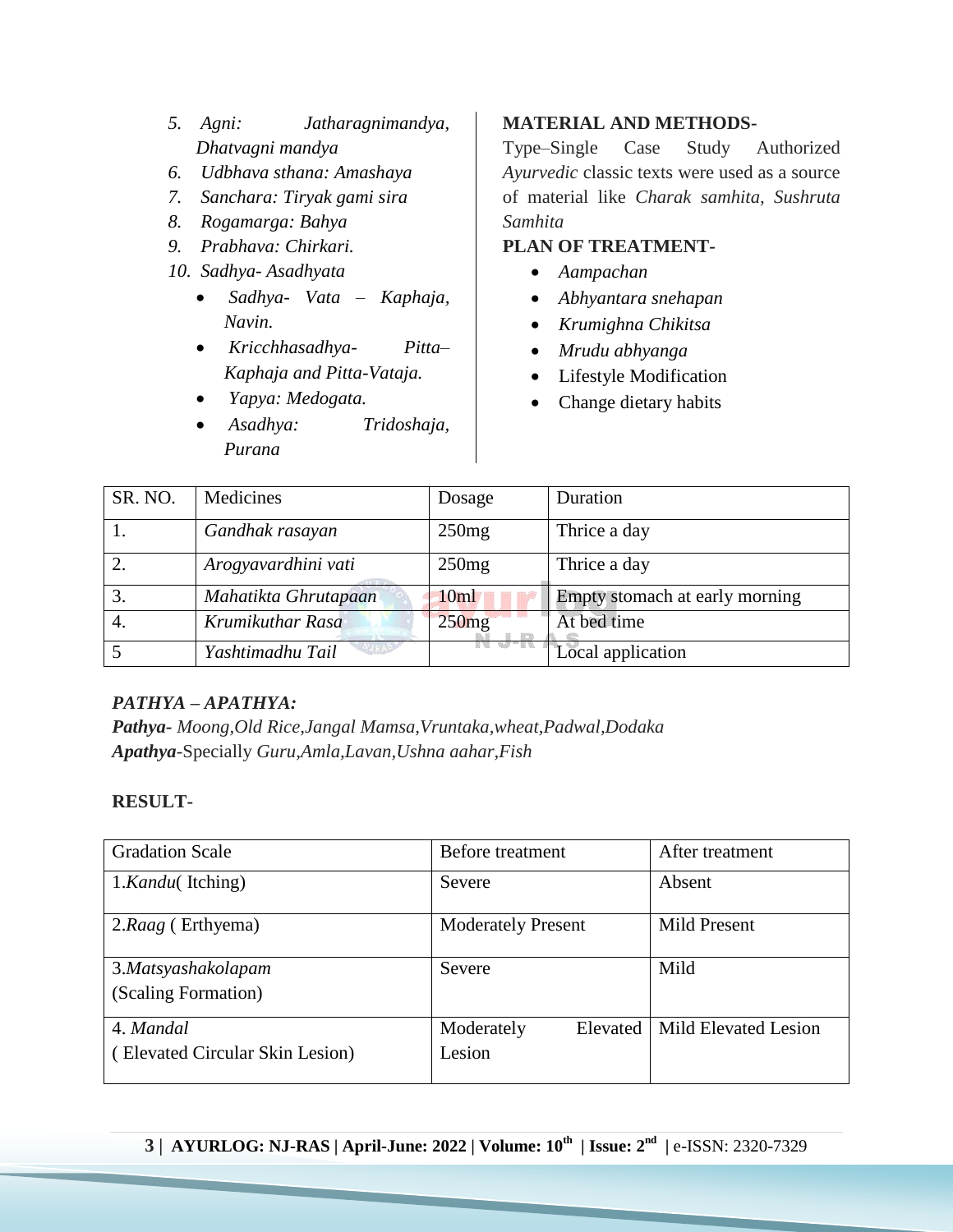







**Day- 0**